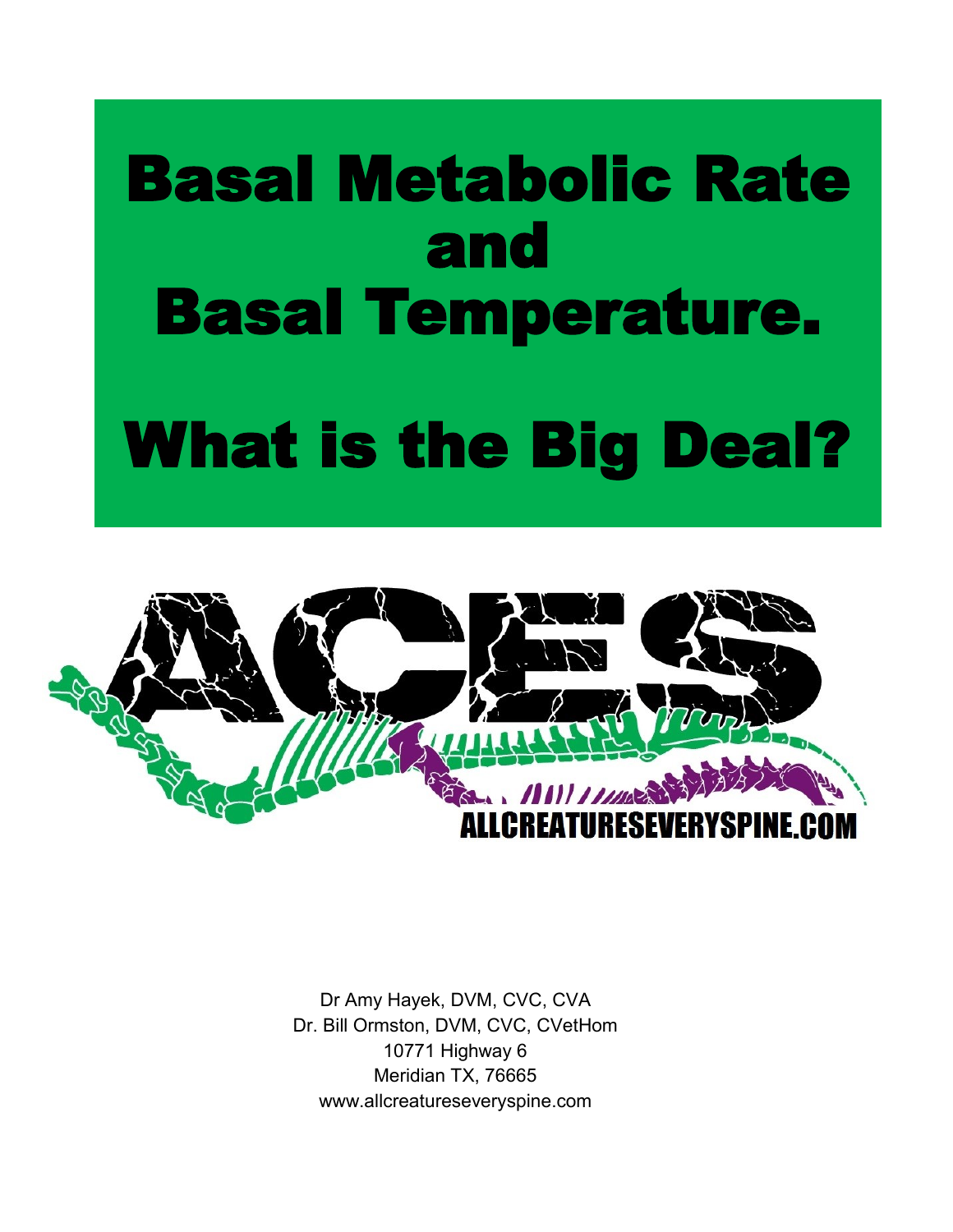## **BASAL METABOLIC RATE**

Basal Metabolic Rate (BMR) is the amount of daily [energy](http://en.wikipedia.org/wiki/Food_energy) expended by animals at rest. Rest is defined as existing in a neutrally [temperate](http://en.wikipedia.org/wiki/Temperate) environment while in the post-[absorptive state.](http://en.wikipedia.org/wiki/Absorptive_state) The release of energy in this state is sufficient only for the functioning of the vital organs, the [heart,](http://en.wikipedia.org/wiki/Heart) [lungs,](http://en.wikipedia.org/wiki/Lungs) [nervous system,](http://en.wikipedia.org/wiki/Nervous_system) [kidneys,](http://en.wikipedia.org/wiki/Kidneys) [liver,](http://en.wikipedia.org/wiki/Liver) [intestine,](http://en.wikipedia.org/wiki/Intestine) [sex organs,](http://en.wikipedia.org/wiki/Sex_organs) [muscles,](http://en.wikipedia.org/wiki/Muscles) and [skin.](http://en.wikipedia.org/wiki/Skin) 

Both basal metabolic rate and resting metabolic rate are usually expressed in terms of daily rates of energy expenditure. The [primary organ](http://en.wikipedia.org/w/index.php?title=Primary_organ&action=edit&redlink=1) responsible for regulating metabolism is the [hypothalamus.](http://en.wikipedia.org/wiki/Hypothalamus) The hypothalamus is located on the [brain](http://en.wikipedia.org/wiki/Brain_stem)  [stem](http://en.wikipedia.org/wiki/Brain_stem) and forms the floor and part of the lateral walls of the third ventricle of the [cerebrum.](http://en.wikipedia.org/wiki/Cerebrum) The chief functions of the hypothalamus are:

1. Control and integration of activities of the [autonomic nervous system](http://en.wikipedia.org/wiki/Autonomic_nervous_system) (ANS)

-The ANS regulates contraction of smooth muscle and [cardiac muscle,](http://en.wikipedia.org/wiki/Cardiac_muscle) along with secretions of many endocrine organs such as the thyroid gland (associated with many metabolic disorders). -Through the ANS, the hypothalamus is the main regulator of visceral activities, such as heart rate, movement of food through the gastrointestinal tract, and contraction of the urinary bladder.

- 2. Production and regulation of feelings of rage and aggression.
- 3. Regulation of body temperature
- 4. Regulation of food intake, through two centers:

- The feeding center or hunger center is responsible for the sensations that cause us to seek food. When sufficient food or substrates have been received and leptin is high, then the satiety center is stimulated and sends impulses that inhibit the feeding center. When insufficient food is present in the stomach and ghrelin levels are high, receptors in the hypothalamus initiate the sense of hunger.

- The thirst center operates similarly when certain cells in the hypothalamus are stimulated by the rising osmotic pressure of the extracellular fluid. If thirst is satisfied, osmotic pressure decreases.

All of these functions taken together form a survival mechanism that causes us to sustain the body processes that BMR measures.

## **BASAL TEMPERATURE**

Basal body temperature is the lowest temperature attained by the body during rest (usually during sleep). It is generally measured immediately after awakening and before any physical activity has been undertaken. For every decrease of 1.0°F in internal temperature of the body, the BMR decreases by about 7 percent. The chemical reactions in the body actually occur more quickly at higher temperatures. Just like baking a cake. If the temperature is too low, the cake will still be a cake it just won't be a great cake. Normal temperature for a dog should be between 101 to 101.5°F, and for a horse it should be 100°F.

**BMR AND STRESS**

The sympathetic nervous system (SNS) is one of the three parts of the autonomic nervous system, along with the enteric and parasympathetic systems. Its general action is to mobilize the body's resources under stress; to induce the fight-orflight response. It is, however, constantly active at a basal level to maintain homeostasis. Alongside the other two components of the autonomic nervous system, the sympathetic nervous system aids in the control of most of the body's internal organs. Stress—as in the flight-or-fight response—is thought to counteract the parasympathetic system, which generally works to promote maintenance of the body at rest. In truth, the functions of both the parasympathetic and sympathetic nervous systems are not so straightforward, but this is a useful rule of thumb. The central nervous system is flooded with strong inputs of fear, anger or pain. These chemical changes cause the sympathetic stress response throughout the body. This response allows the body to perform physical activities at a much higher level and acts as a survival mechanism. It is the body's innate intelligence to survive in the current environment to which body, mind and spirit are subjected. There are two basic responses of the system:

- 1. Acute life saving response increase epineph rine (adrenaline), norepineprine and dopamine. This allows grandma to lift a car, your horse to escape the lion and your dog to drag you out of the burning building.
- 2. Chronic potentially life threatening response increase of mineral and glucocorticoids. This is why retired people need a hobby, your horse needs a stall with a window and your dog needs appropriate exercise for its breed. If the nervous system is not allowed to relax it will remain in a fight and flight mode, leading to fatigue.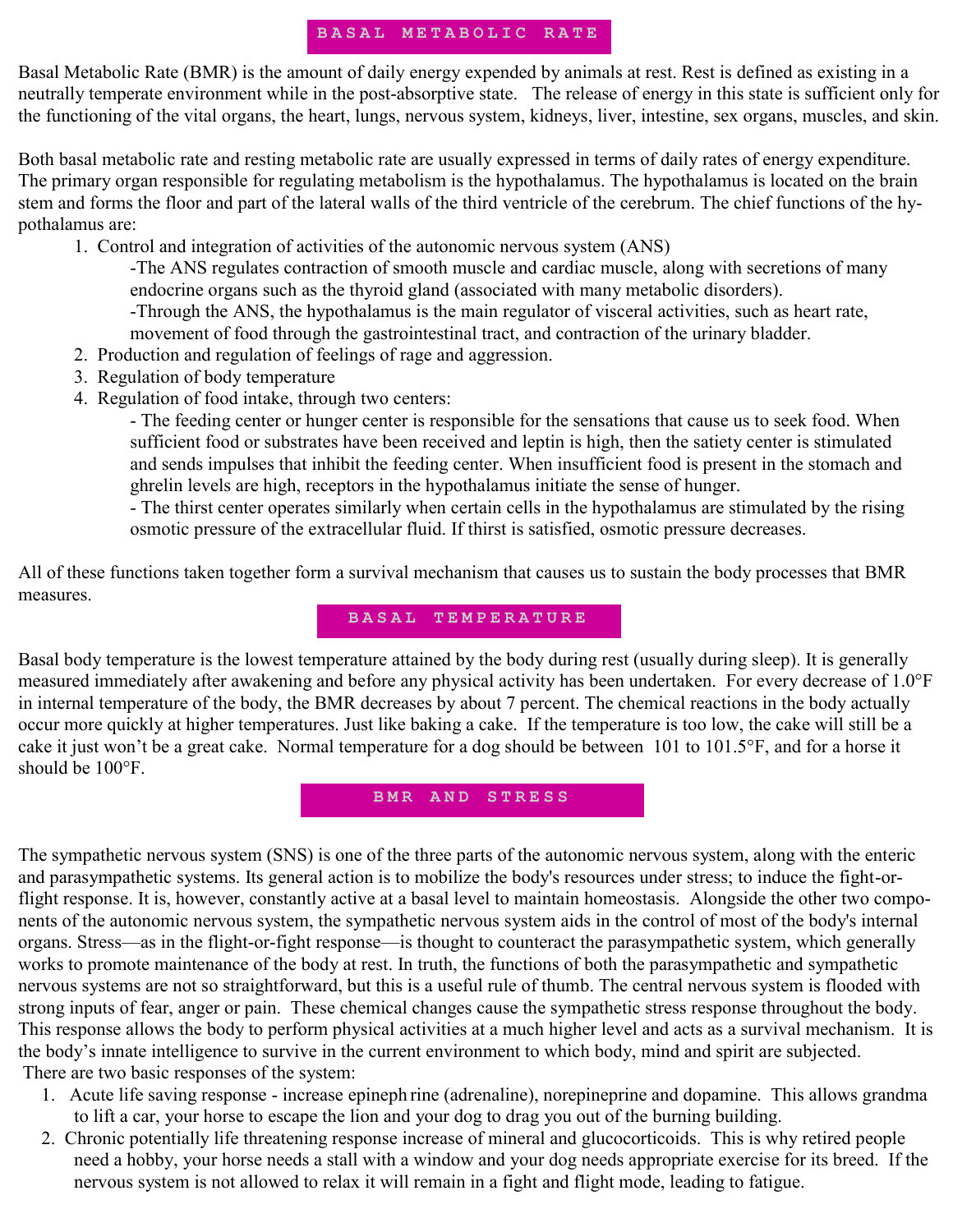## **Check any that apply.**

- My animal is gaining or losing weight inappropriately
- My animal is unable to lose weight with diet/exercise
- My animal is constipated, sometimes severely
- My animal is fatigued, exhausted
- My animal is feeling run down, sluggish, lethargic
- My animal's hair is coarse and dry, breaking, brittle, falling out
- My animal's skin is coarse, dry, scaly, and thick
- My animal has a change in voice
- My animal has puffiness and swelling around the eyes and face
- My animal has abnormal greying of hair
- \_\_\_\_ My animal has abnormal hair growth
- \_\_\_\_ My animal has allergies
- \_\_\_\_ My animal has arthritis
- My animal has autoimmune disease
- My animal has a bloated appearance
- \_\_\_\_ My animal has chronic infections
- My animal has craving for and consumption of abnormal feedstuff (wood, soil, manure, etc.)
- \_\_\_\_ My animal has Cushings
- My animal has digestive problems
- \_\_\_\_ My animal has a dull look in eyes
- My animal is an easy keeper
- \_\_\_\_ My animal has excessive gas
- \_\_\_\_ My animal has excessive thirst
- My animal has extreme sensitivity to stimuli
- My animal has eye problems, watery eyes
- \_\_\_\_ My animal has flabby muscles
- My animal exhibits head shaking
- \_\_\_\_ My animal has hind limb paralysis
- My animal has hives or severe welting
- \_\_\_\_ My animal has inflammation
- \_\_\_\_ My animal has Insulin Resistance
- My animal has an irregular heart beat
- My animal has a lameness (right hind or weak/short hind stride)
- \_\_\_\_ My animal has loss of appetite
- My animal has low resistance to infection
- My animal has lumps on its body (especially in the groin area, throat, and under tail)
- \_\_\_\_ My animal has muscle soreness
- My animal exhibits nervous, irritable, or wild behavior
- My animal has a non-healing wound
- My animal has overall slow growth
- My animal has reproductive problems (depressed estrus cycle, low fertility)
	- \_\_\_\_ My animal has ulcers